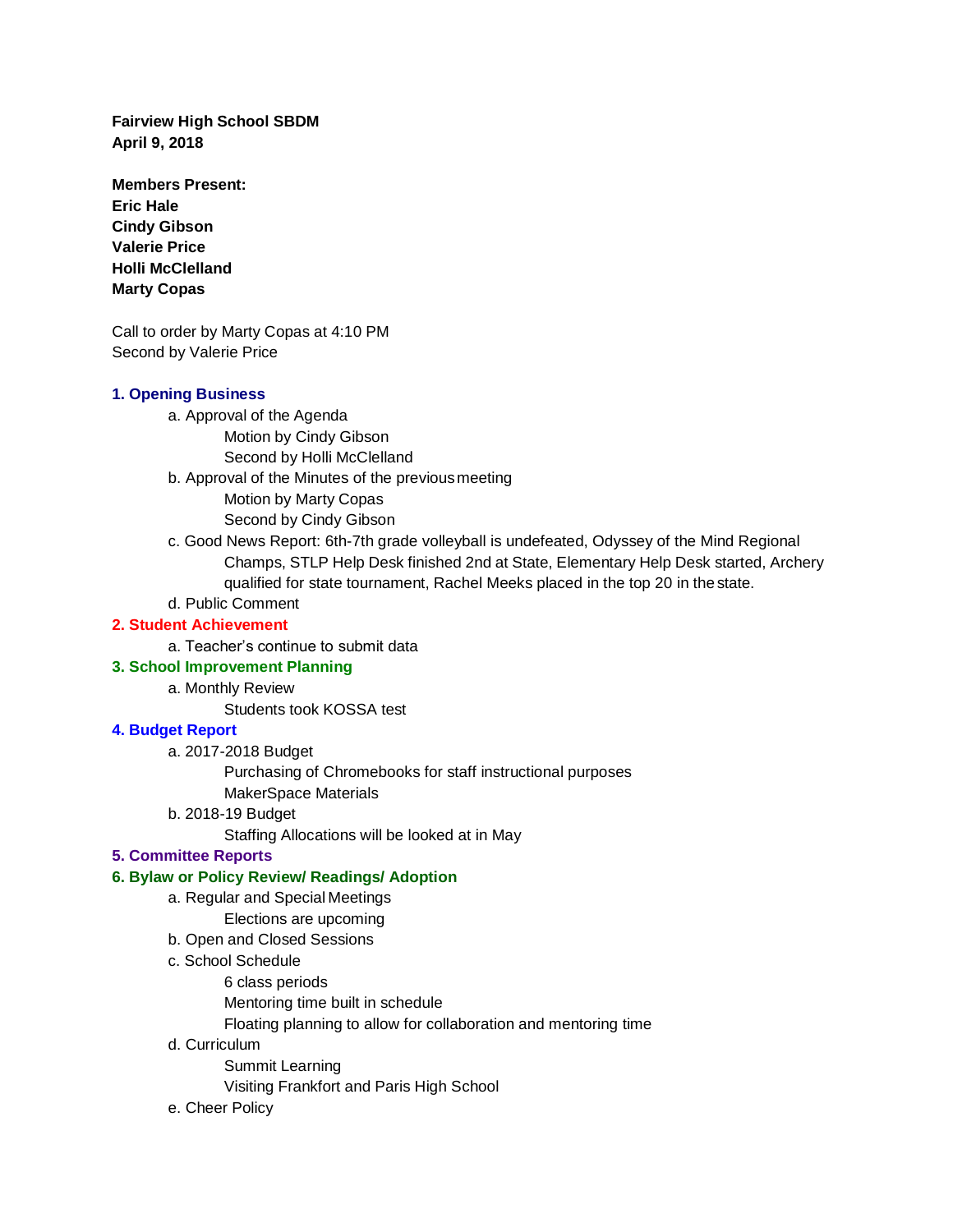## 6th grade will cheer with 5th grade Motion to approve by Valerie Price Second by Marty Copas

### **7. Old Business**

## **8. New Business**

- a. Professional Development Plans
	- Summit Learning Training if adopted

Staff Retreat with KASC

- b. Prichard Committee Parent Leadership Summit
	- Information passed on to Marty Copas and Jeff McFarlin
- c. School Cameras

Board action in April

## **9. Ongoing Learning**

a. Assessment and Accountability Update

## **10. Upcoming Deadlines**

a. May 1

Updated staffing and budget allocations for next fiscal year Nutrition report and physical activity report

b. May 15

Combining Budget and Individual Account Budgets due Staffing notifications

### **11. Adjournment**

Motion to adjourn by Valerie Price at 5:12 PM Second by Holli McClelland

## **STUDENT ACHIEVEMENT REPORT (Under Item 2)**

Our recommendation is that the council hears a report from the principal six times a year (August, October, December, February, **April,** June) on the following:

- The number of students not performing at grade level and/or not meeting the expected standards (Important note: This report must be only numbers of students, the council cannot discuss individual students.)
- The number of students broken down by group free/reduced lunch; minority groups; disabilities; gender
- A comparison of the numbers from previous reports
- Efforts being made to help students perform on grade level and/or meetexpectations

## **SCHOOL IMPROVEMENT PLANNING (Under Item 3a)**

Stay informed about the progress that is being made implementing the current improvement plan by reviewing the following:

- Last month What activities were completed last month? What impact did that have on students? Staff? Parents/Community?
- This month What activities are being completed this month? What does the council need to know about that?
- Next month What activities are coming up next month? Does the staff have everything they need to be successful?

## **2017-2018 BUDGET (Under Item 4a)**

Discuss any adjustments needed in the budget or any spending that needs to be completed to finish the year. (Be sure everyone knows the deadlines for spending money in their accounts. There may be a district and school deadline.)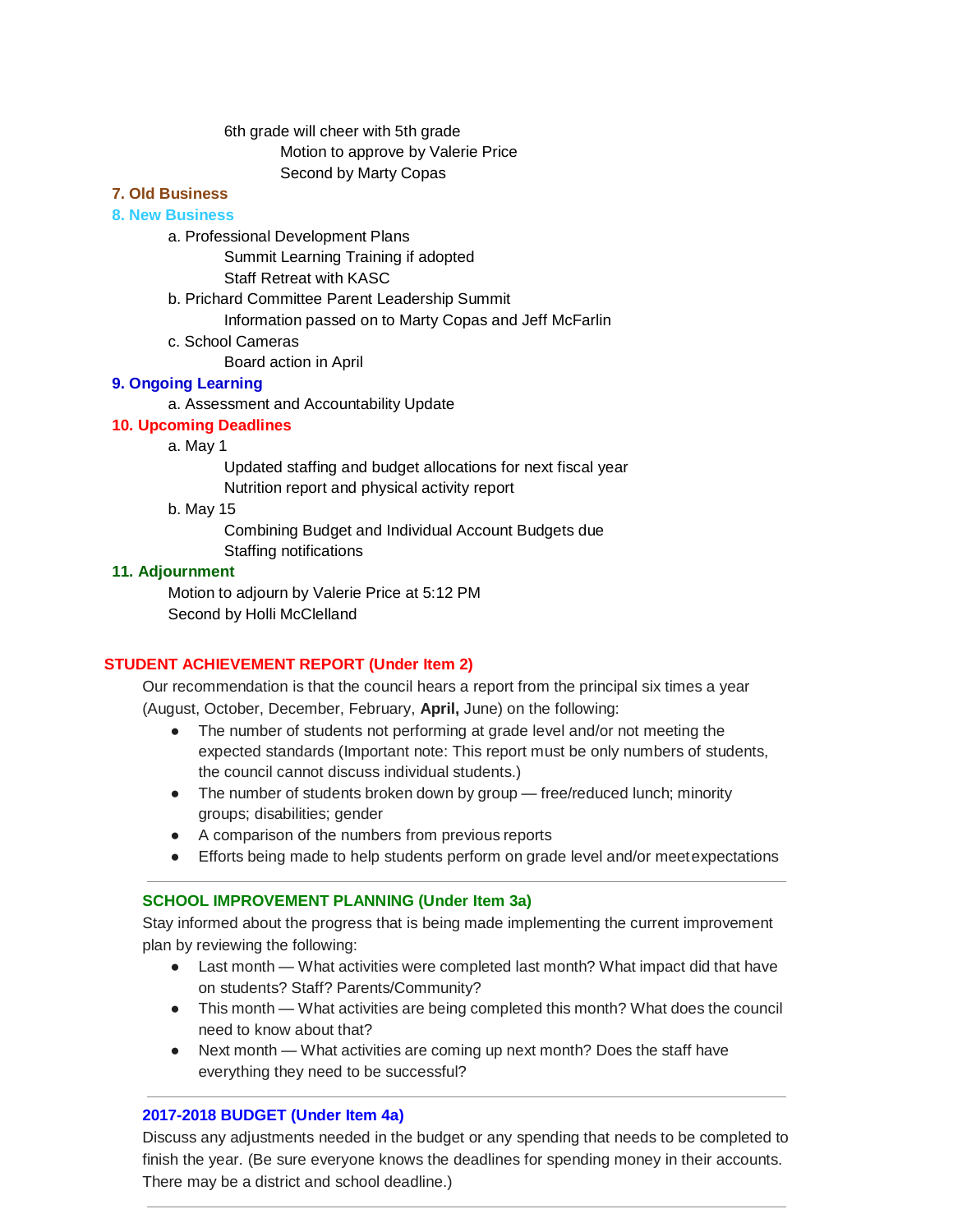### **2018-19 BUDGET AND SECTION 7 SECOND READING (Under Item 4b and 4c)**

Continue to work on your 2018-19 budget, finalizing your allocations depending on your district deadline. Section 7 requests to your school board come from your planning needs. Check with your central office for this important deadline.

### **BYLAW REVIEW, REGULAR AND SPECIAL CALLED MEETINGS (Under Item 6a)**

This is a good time to review two other facets of your council by-laws.

- For **scheduling regular and special meetings,** check your by-laws for clear rules on:
	- Your process for setting a regular meeting schedule.
	- Your methods for making that schedule "available to the public."
	- Your process for calling special meetings, including notice to members, your school community, and the media. **Remember to have a form on file for each council member stating if they agree to have notice of special called meetings emailed to them.** Email us **if you would like a form.**
	- Your duty to stick to the announced agenda when you hold specialmeetings.

### **BYLAW REVIEW, OPEN AND CLOSED SESSIONS (Under Item 6b)**

For open and closed sessions, look for these by-laws provisions:

- A statement that meetings are open to the public except during properly called closed sessions.
- A specific list of when closed sessions are allowed.
- Specific steps for going into closed session.
- A clear statement that no other issues may be discussed and no decisions may be made in closed session.
- KASC offers members a free handout on the Open Meetings Law requirements involved in each of these questions. Email us if you would like a copy.

### **NEW BUSINESS, PROFESSIONAL DEVELOPMENT PLAN (Under Item 8a)**

Each school shall create a professional development plan (PD Plan) and the school council must approve the plan. Each school's plan shall be submitted to the local school board of education for review and comment. The district may use up to one (1) day to provide district-wide training and training that is mandated by state or federal law. Check with your district's Professional Development Coordinator for a date to submit your school's PD Plan to the school board.

### **NEW BUSINESS, KY PARENT LEADERSHIP SUMMIT (Under item 8b)**

Over the last 20 years, the Prichard Committee has engaged parents from across Kentucky through the Commonwealth Institute for Parent Leadership (CIPL). The institute equipped over 2,500 parents and other community leaders with knowledge and skills to promote student achievement in their own communities.

On Saturday, April 28, the Kentucky Parent Leadership Summit will launch the Prichard Committee's new model to encourage and support today's parents as education champions for all Kentucky children and youth. This session in Lexington will be a power-packed day that leaves participants with options for continuing work in their local communities. Participants will be trained in leadership skills, given information about achievement data and our public education system, and have the opportunity to hear from parents who are making a difference in their communities. Participants will stay connected to one another and to the Prichard Committee through regular webinars, calls, and information.